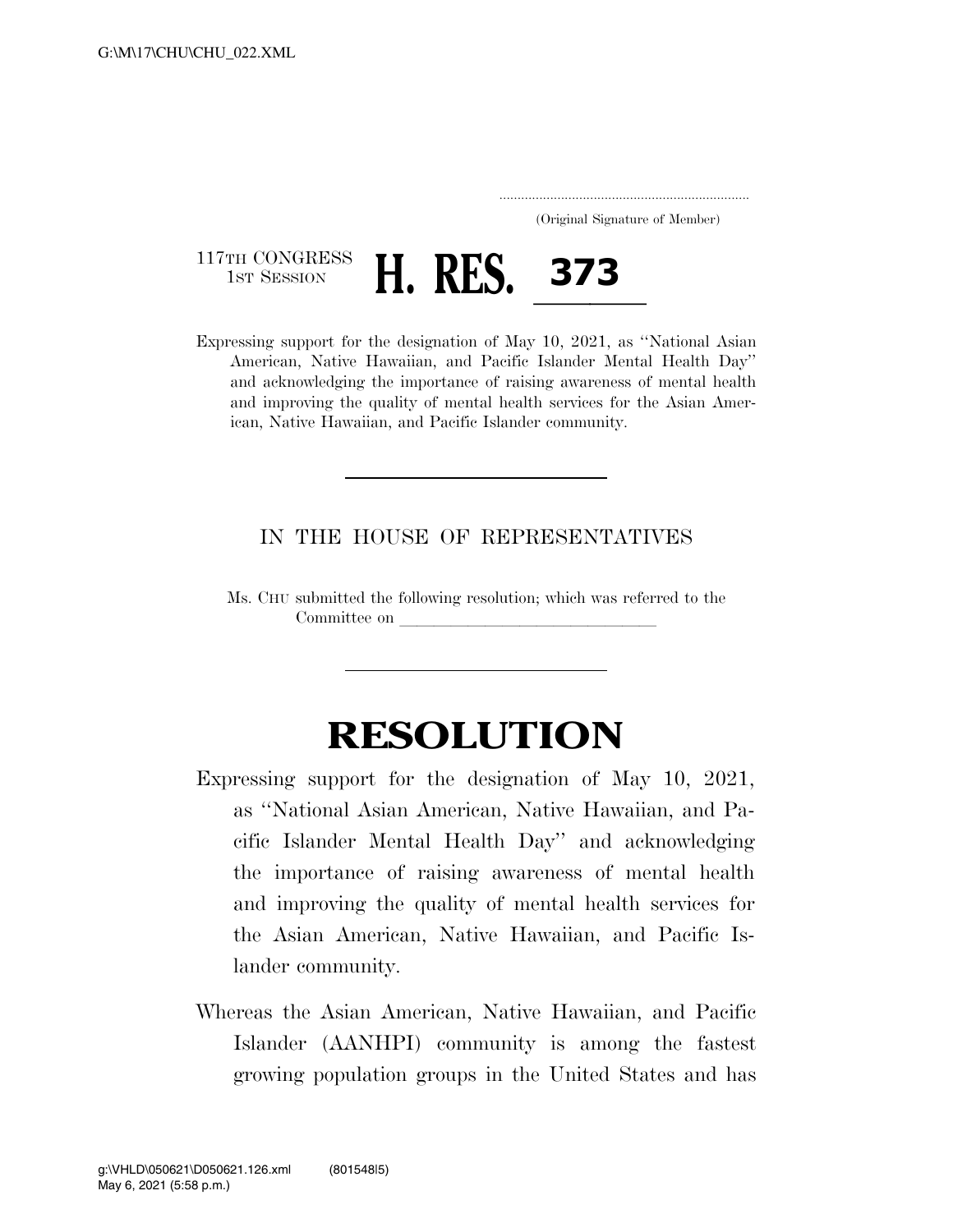made significant economic, cultural, and social contributions;

- Whereas the AANHPI community is extremely diverse in terms of socioeconomic levels, education, employment, language, national origin, acculturation, immigration, and colonization status;
- Whereas celebrating one's cultural heritage and having access to culturally and linguistically competent care is important to mental health and wellness;
- Whereas 76 percent of the estimated 2,300,000 AANHPIs who meet criteria for a mental health problem do not receive treatment and have among the lowest rates of utilization of mental health services out of any racial population;
- Whereas suicide is the tenth leading cause of death in the United States, but in 2019, Asian/Pacific Islander youth ages 15 to 24 years old were the only racial/ethnic population in this age category whose leading cause of death was suicide;
- Whereas it is imperative to disaggregate AANHPI population data to get an accurate representation of the depth and breadth of the mental health issues impacting each subpopulation so that specific culturally and linguistically appropriate solutions can be developed;
- Whereas language continues to be a critical issue, whether due to the limited number of providers with the necessary language skills to provide in-language services or the significant language loss faced by the Native Hawaiian and Pacific Islander community due to colonization;
- Whereas there is a need to significantly increase the number of providers, including paraprofessionals representing the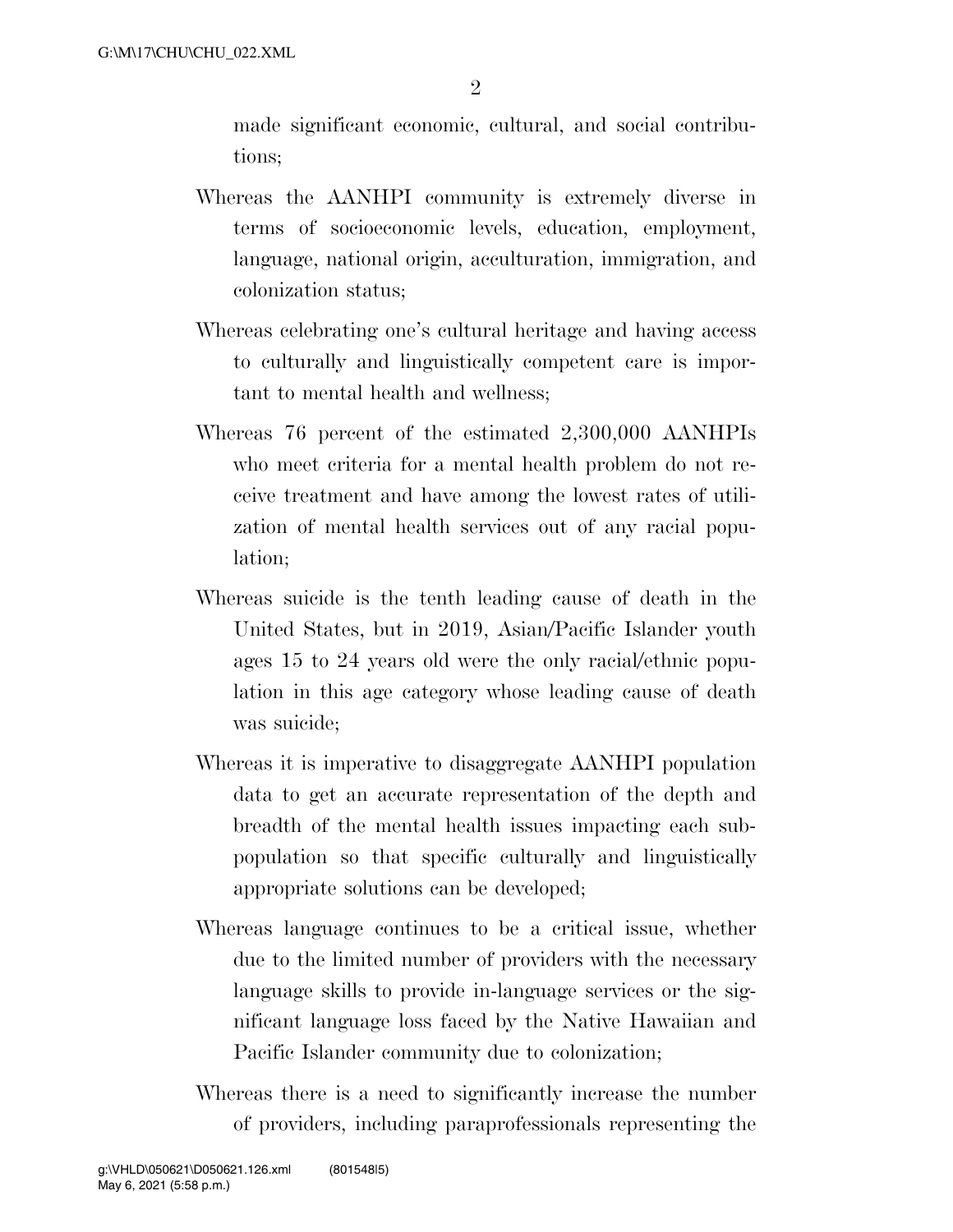AANHPI community, and provide them with the necessary training and ongoing support;

- Whereas 1 in 3 Asian Americans who have been diagnosed with depression are unable to see a doctor due to high health care costs;
- Whereas skyrocketing rates of anti-Asian harassment and violence during the COVID–19 pandemic, as well as the additional layers of hate directed toward women and elders of Asian descent, contribute to the deterioration of mental health for the Asian-American community;
- Whereas, in the past two years, 78 percent of Asian-American and Pacific Islander (AAPI) women have been affected by anti-Asian racism, with more than half personally encountering specific incidences of racism and nearly one-third of AAPI women indicating that the COVID–19 pandemic caused their mental health to deteriorate;
- Whereas historical discrimination and current racial violence toward the AANHPI community increases trauma and stress, underlying precursors to mental health problems;
- Whereas understanding this history of discrimination and ongoing trauma is essential to improving mental health care for the AANHPI population;
- Whereas there is a critical need to raise awareness about and improve mental health literacy among the AANHPI community to reduce the stigma associated with mental health issues; and
- Whereas May is both National Asian Pacific American Heritage Month and Mental Health Awareness Month, an opportunity to celebrate the vast contributions of the AANHPI community to American society and acknowledge the importance of mental health and the well-being